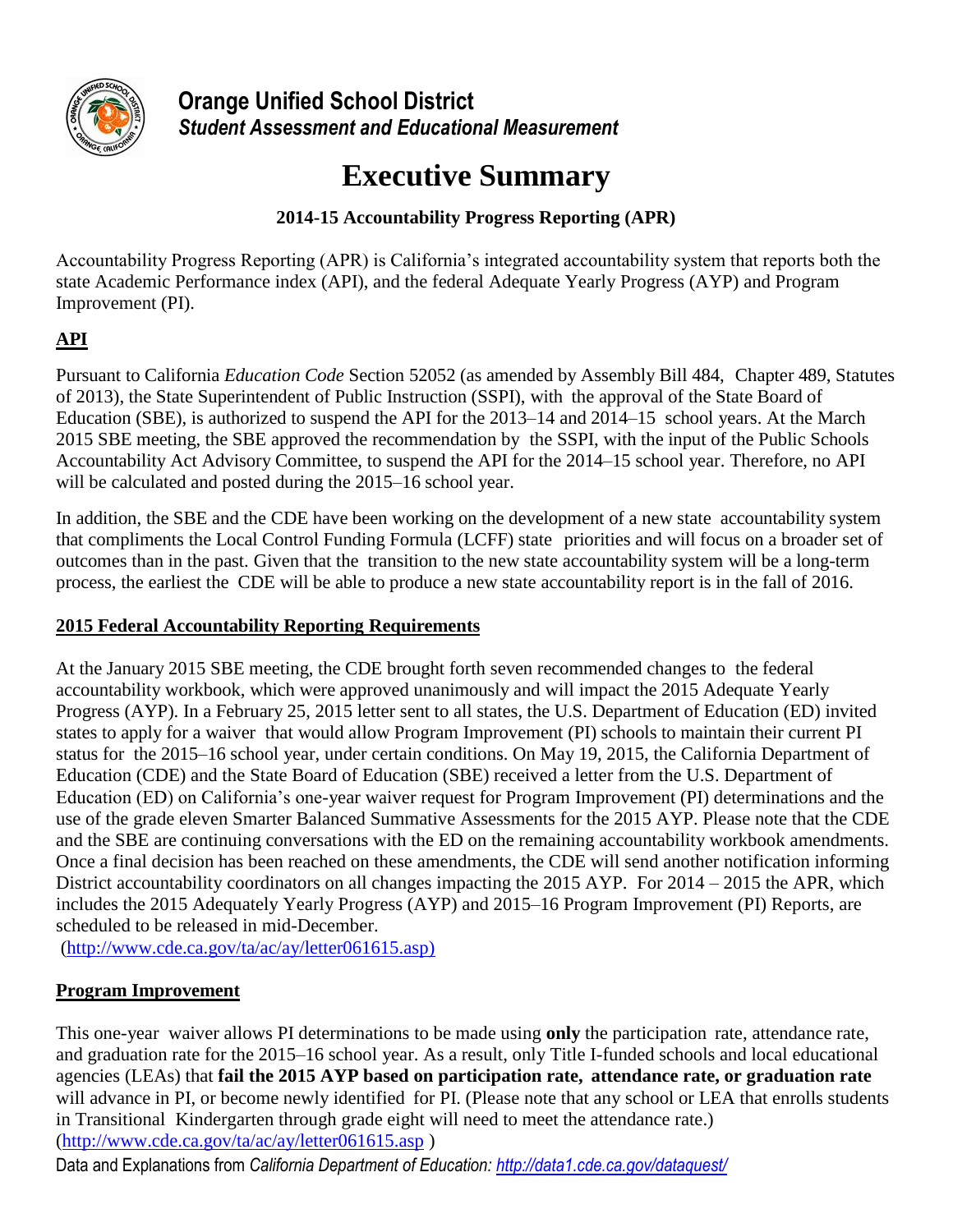#### **OUSD AYP Determination & Results**

#### **Minimum Criteria for Participation: 95%**

Schools and local educational agencies (LEAs) must meet the 95 percent participation rate for both Englishlanguage arts/Literacy (ELA) and Mathematics

#### **Attendance Rate Requirement: 90%**

#### **Graduation Rate: 90%**

(1) met or exceeded the goal of 90%, or (2) met the fixed target graduation rate, or (3) met the variable target graduation rate. Fixed and variable target graduation rates are calculated for local educational agencies and schools until 2019 when the target for all LEAs, schools, and the State is 90%.

#### **District Result: 2015-16 PI Status:** In PI **2015-16 PI Placement:** Year 3 (Maintained) **First Year of PI Implementation:** 2009-2010 **Prior PI Placement:** Year 3

| <b>District</b>                       | <b>Met All</b><br><b>Components</b> | Met English-<br>Language<br><b>Arts/Literacy</b> | <b>Met</b><br><b>Mathematics</b> | <b>Met Attendance   Met Graduation</b><br><b>Rate</b> | Rate | P <sub>1</sub><br>Status |
|---------------------------------------|-------------------------------------|--------------------------------------------------|----------------------------------|-------------------------------------------------------|------|--------------------------|
| <b>Orange Unified School District</b> | Yes                                 | Yes                                              | Yes                              | Yes                                                   | Yes  | Year 3                   |

| <b>Elementary Schools</b>   | <b>Met All</b><br><b>Components</b> | <b>Met English-</b><br>Language<br><b>Arts/Literacy</b> | <b>Met</b><br><b>Mathematics</b> | <b>Met Attendance</b><br>Rate | <b>Met Graduation</b><br>Rate | <b>PI Status</b>  |
|-----------------------------|-------------------------------------|---------------------------------------------------------|----------------------------------|-------------------------------|-------------------------------|-------------------|
| Anaheim Hills Elementary    | Yes                                 | Yes                                                     | Yes                              | Yes                           | N/A                           | Not Title 1       |
| California Elementary       | Yes                                 | <b>Yes</b>                                              | Yes                              | Yes                           | N/A                           | Year 3            |
| Cambridge Elementary        | Yes                                 | Yes                                                     | Yes                              | Yes                           | N/A                           | Year 4            |
| Canyon Rim Elementary       | Yes                                 | Yes                                                     | Yes                              | Yes                           | N/A                           | Not Title 1       |
| Chapman Hills Elementary    | Yes                                 | Yes                                                     | Yes                              | Yes                           | N/A                           | Not Title 1       |
| <b>Crescent Elementary</b>  | Yes                                 | Yes                                                     | Yes                              | Yes                           | N/A                           | Not Title 1       |
| <b>Esplanade Elementary</b> | Yes                                 | Yes                                                     | Yes                              | Yes                           | N/A                           | Year 5            |
| <b>Fairhaven Elementary</b> | Yes                                 | <b>Yes</b>                                              | Yes                              | Yes                           | N/A                           | Not in PI         |
| <b>Fletcher Elementary</b>  | Yes                                 | Yes                                                     | Yes                              | Yes                           | N/A                           | Not Title 1       |
| <b>Handy Elementary</b>     | Yes                                 | Yes                                                     | Yes                              | Yes                           | N/A                           | Year <sub>5</sub> |
| <b>Imperial Elementary</b>  | Yes                                 | Yes                                                     | Yes                              | Yes                           | N/A                           | Not Title 1       |
| Jordan Elementary           | Yes                                 | <b>Yes</b>                                              | Yes                              | Yes                           | N/A                           | Year <sub>4</sub> |
| La Veta Elementary          | Yes                                 | Yes                                                     | Yes                              | Yes                           | N/A                           | Not Title 1       |
| <b>Lampson Elementary</b>   | Yes                                 | <b>Yes</b>                                              | Yes                              | Yes                           | N/A                           | Year <sub>5</sub> |
| Linda Vista Elementary      | Yes                                 | Yes                                                     | Yes                              | Yes                           | N/A                           | Not Title 1       |
| <b>McPherson Magnet</b>     | Yes                                 | <b>Yes</b>                                              | Yes                              | Yes                           | N/A                           | Not Title 1       |
| Nohl Canyon Elementary      | Yes                                 | Yes                                                     | Yes                              | Yes                           | N/A                           | Not Title 1       |
| <b>Olive Elementary</b>     | Yes                                 | <b>Yes</b>                                              | Yes                              | Yes                           | N/A                           | Not Title 1       |
| Palmyra Elementary          | Yes                                 | Yes                                                     | Yes                              | Yes                           | N/A                           | Year 3            |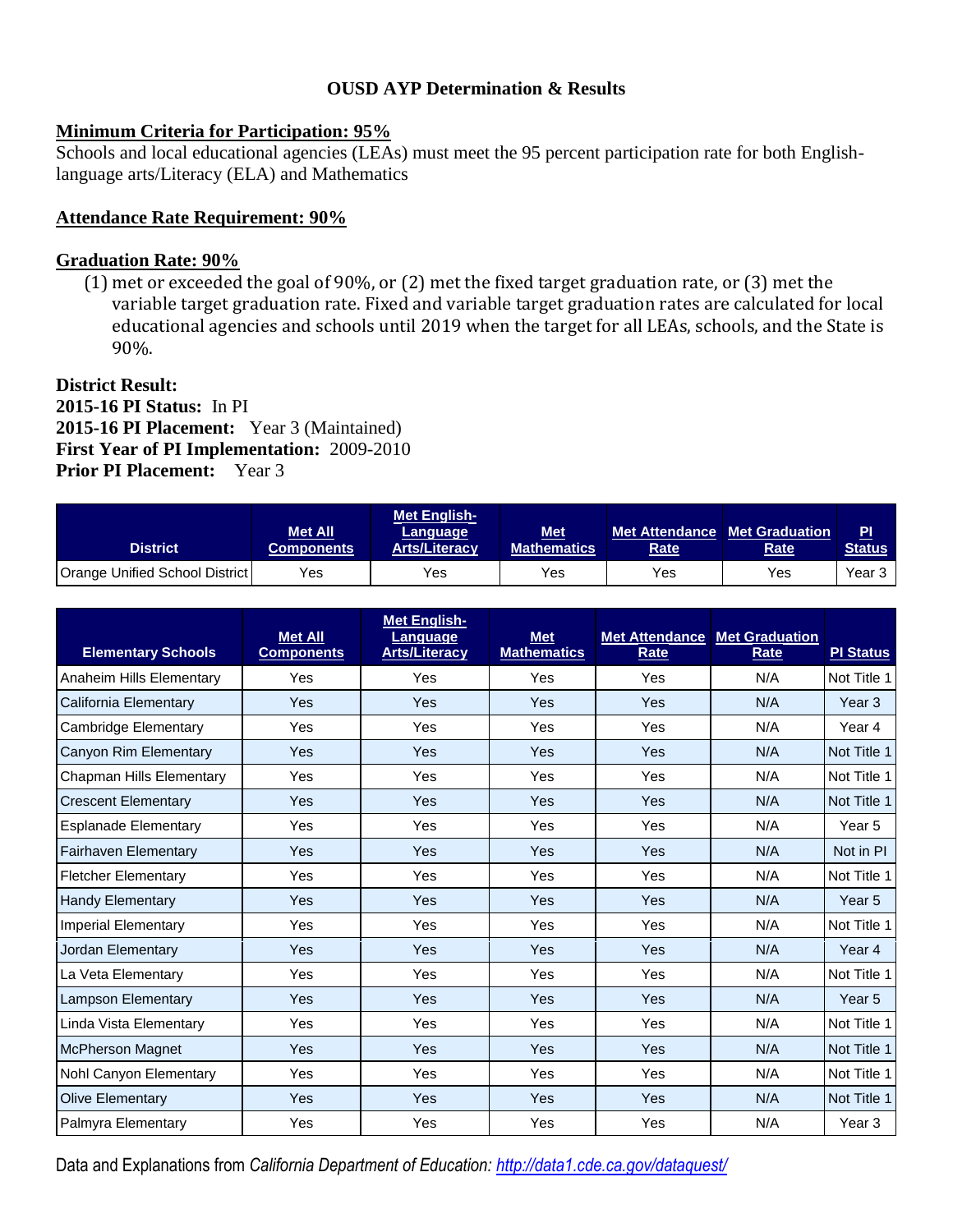| Panorama Elementary *             | No. | <b>Yes</b> | No. | Yes        | N/A | Not Title 1 |
|-----------------------------------|-----|------------|-----|------------|-----|-------------|
| <b>Prospect Elementary</b>        | Yes | Yes        | Yes | Yes        | N/A | Not in PI   |
| <b>Running Springs Elementary</b> | Yes | <b>Yes</b> | Yes | Yes        | N/A | Not Title 1 |
| Serrano Elementary                | Yes | Yes        | Yes | Yes        | N/A | Not Title 1 |
| <b>Sycamore Elementary</b>        | Yes | <b>Yes</b> | Yes | Yes        | N/A | Not in PI   |
| <b>Taft Elementary</b>            | Yes | Yes        | Yes | Yes        | N/A | Not in PI   |
| <b>Villa Park Elementary</b>      | Yes | <b>Yes</b> | Yes | <b>Yes</b> | N/A | Not Title 1 |
| West Orange Elementary            | Yes | Yes        | Yes | Yes        | N/A | Year 4      |

**\***Under Review Due to Data Error

| <b>Middle Schools</b> | <b>Met All</b><br><b>Components</b> | Met English-<br>Language<br><b>Arts/Literacy</b> | <b>Met</b><br><b>Mathematics</b> | <b>Met Attendance</b><br>Rate | <b>Met Graduation</b><br><b>Rate</b> | <b>PI Status</b> |
|-----------------------|-------------------------------------|--------------------------------------------------|----------------------------------|-------------------------------|--------------------------------------|------------------|
| Cerro Villa Middle    | Yes                                 | Yes                                              | Yes                              | Yes                           | N/A                                  | Not Title 1      |
| El Rancho Charter     | Yes                                 | Yes                                              | Yes                              | Yes                           | N/A                                  | Not Title 1      |
| Portola Middle        | Yes                                 | Yes                                              | Yes                              | Yes                           | N/A                                  | Year 5           |
| Santiago Middle       | Yes                                 | Yes                                              | Yes                              | Yes                           | N/A                                  | Not Title 1      |
| Yorba Middle          | Yes                                 | Yes                                              | Yes                              | Yes                           | N/A                                  | Year 5           |

| <b>High Schools/Special</b><br><b>Schools</b> | <b>Met All</b><br><b>Components</b> | <b>Met English-</b><br>Language<br><b>Arts/Literacy</b> | <b>Met</b><br><b>Mathematics</b> | <b>Met Attendance   Met Graduation</b><br>Rate | Rate      | <b>PI Status</b> |
|-----------------------------------------------|-------------------------------------|---------------------------------------------------------|----------------------------------|------------------------------------------------|-----------|------------------|
| Canyon High                                   | Yes                                 | Yes                                                     | Yes                              | N/A                                            | Yes       | Not Title 1      |
| <b>Canyon Hills</b>                           | <b>No</b>                           | Yes                                                     | Yes                              | <b>No</b>                                      | N/A       | Not Title 1      |
| El Modena High                                | Yes                                 | Yes                                                     | Yes                              | N/A                                            | Yes       | Not Title 1      |
| Orange High                                   | Yes                                 | Yes                                                     | <b>Yes</b>                       | N/A                                            | Yes       | Year 5           |
| <b>OUSD Community Day</b>                     | Yes                                 | Yes                                                     | Yes                              | N/A                                            | N/A       | Not Title 1      |
| <b>OUSD Home Sch</b>                          | Yes                                 | Yes                                                     | Yes                              | N/A                                            | N/A       | Not Title 1      |
| <b>Richland Continuation High</b>             | No.                                 | <b>No</b>                                               | No                               | N/A                                            | Yes       | Not Title 1      |
| Villa Park High *                             | <b>No</b>                           | Yes                                                     | <b>No</b>                        | N/A                                            | <b>No</b> | Not Title 1      |

\*Students Opted Out of testing which resulted in less than 95% participation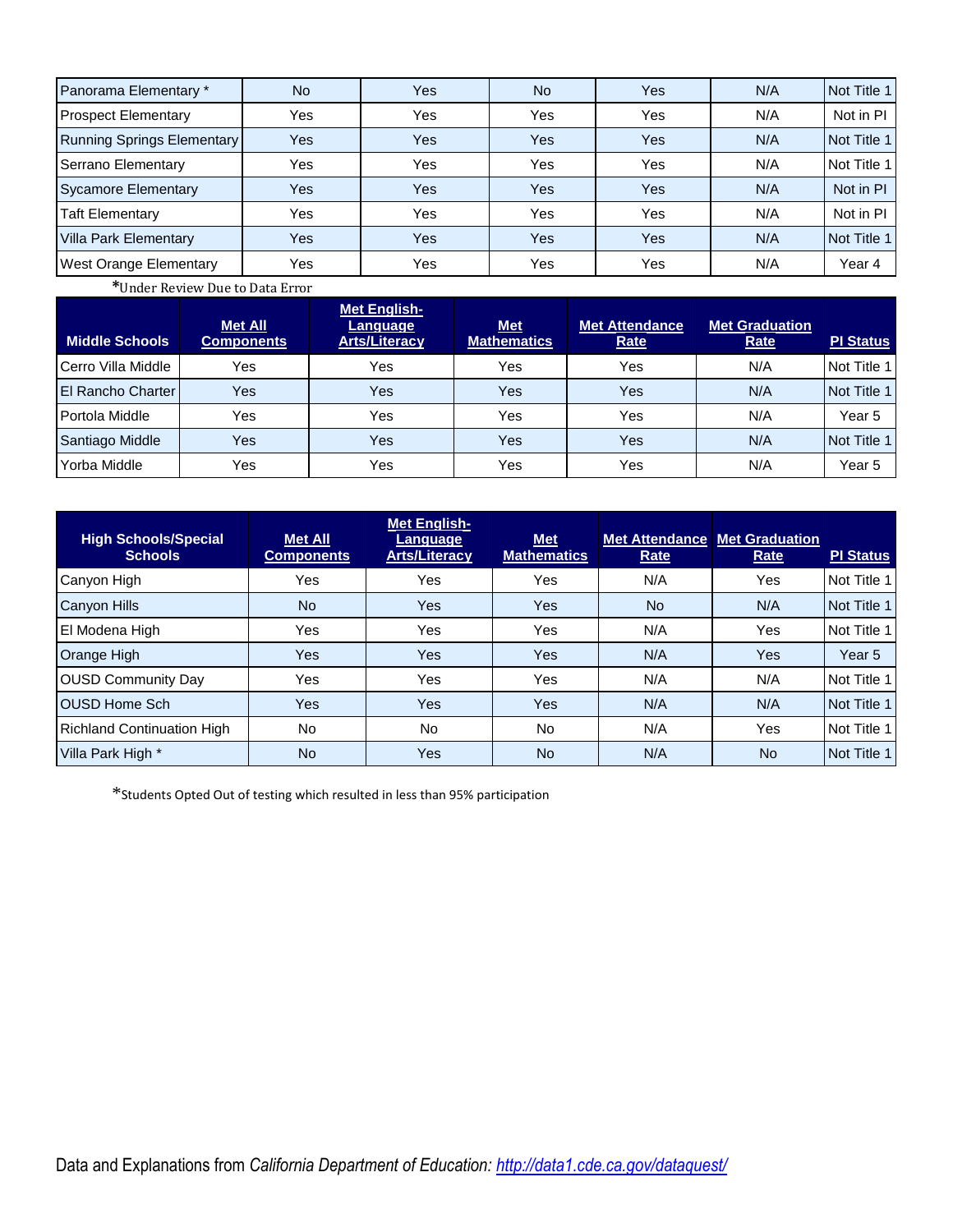# **California Assessment of Student Performance and Progress (CAASPP)**

# **Smarter Balanced (SBAC) Results for 2014 – 2015**

|                                | ELA                         | <b>Mathematics</b>       |
|--------------------------------|-----------------------------|--------------------------|
| <b>District</b>                | Ⅰ% At or Above Proficient \ | % At or Above Proficient |
| Orange Unified School District | 51%                         | 38.4%                    |

|                             | <b>ELA</b>        |                              |                              | <b>ELA</b>        |
|-----------------------------|-------------------|------------------------------|------------------------------|-------------------|
|                             | % At or Above     | <b>Math</b><br>% At or Above | <b>Elementary School</b>     | % At or Above     |
| <b>Elementary School</b>    | <b>Proficient</b> | <b>Proficient</b>            |                              | <b>Proficient</b> |
| Anaheim Hills Elem.         | 71%               | 59.4%                        | Linda Vista Elementary       | 63.2%             |
| California Elementary       | 21.1%             | 18.8%                        | <b>McPherson Magnet</b>      | 57.1%             |
| Cambridge Elementary        | 23.2%             | 13.4%                        | Nohl Canyon Elem.            | 70.8%             |
| Canyon Rim Elem.            | 66.9%             | 63.3%                        | <b>Olive Elementary</b>      | 37.7%             |
| Chapman Hills Elem.         | 61.4%             | 50.2%                        | Palmyra Elementary           | 40.0%             |
| <b>Crescent Elementary</b>  | 75.9%             | 70.3%                        | Panorama Elementary          | 77.4%             |
| <b>Esplanade Elementary</b> | 31.8%             | 22.8%                        | <b>Prospect Elementary</b>   | 28.9%             |
| <b>Fairhaven Elementary</b> | 27.2%             | 23.6%                        | Running Springs Elem.        | 70.9%             |
| <b>Fletcher Elementary</b>  | 33.8%             | 25.0%                        | Serrano Elementary           | 59.3%             |
| <b>Handy Elementary</b>     | 35.7%             | 23.6%                        | <b>Sycamore Elementary</b>   | 31.7%             |
| Imperial Elementary         | 60.1%             | 49.8%                        | <b>Taft Elementary</b>       | 27.6%             |
| Jordan Elementary           | 31.5%             | 20.4%                        | <b>Villa Park Elementarv</b> | 70.4%             |
| La Veta Elementarv          | 39.0%             | 33.5%                        | West Orange Elem.            | 36.5%             |
| Lampson Elementary          | 31.7%             | 26.2%                        |                              |                   |

| <b>Elementary School</b>     | <b>ELA</b><br>% At or Above<br><b>Proficient</b> | <b>Math</b><br>% At or Above<br><b>Proficient</b> |
|------------------------------|--------------------------------------------------|---------------------------------------------------|
| Linda Vista Elementary       | 63.2%                                            | 51.9%                                             |
| <b>McPherson Magnet</b>      | 57.1%                                            | 54.5%                                             |
| Nohl Canyon Elem.            | 70.8%                                            | 67.0%                                             |
| <b>Olive Elementary</b>      | 37.7%                                            | 22.3%                                             |
| Palmyra Elementary           | 40.0%                                            | 26.0%                                             |
| Panorama Elementary          | 77.4%                                            | 64.9%                                             |
| <b>Prospect Elementary</b>   | 28.9%                                            | 18.2%                                             |
| Running Springs Elem.        | 70.9%                                            | 66.3%                                             |
| Serrano Elementary           | 59.3%                                            | 48.6%                                             |
| <b>Sycamore Elementary</b>   | 31.7%                                            | 25.6%                                             |
| <b>Taft Elementary</b>       | 27.6%                                            | 24.6%                                             |
| <b>Villa Park Elementary</b> | 70.4%                                            | 65.4%                                             |
| West Orange Elem.            | 36.5%                                            | 30.0%                                             |

|                       | <b>ELA</b>               | <b>Mathematics</b>       |
|-----------------------|--------------------------|--------------------------|
| <b>Middle Schools</b> | % At or Above Proficient | % At or Above Proficient |
| Cerro Villa Middle    | 54.5%                    | 34.4%                    |
| El Rancho Charter     | 69.0%                    | 56.0%                    |
| Portola Middle        | 35.5%                    | 20.3%                    |
| Santiago Middle       | 45.0%                    | 34.3%                    |
| Yorba Middle          | 25.0%                    | 13.8%                    |

|                                     | <b>ELA</b>               | <b>Mathematics</b>       |
|-------------------------------------|--------------------------|--------------------------|
| <b>High Schools/Special Schools</b> | % At or Above Proficient | % At or Above Proficient |
| Canyon High                         | 73.8%                    | 43.8%                    |
| <b>Canyon Hills</b>                 | ۰                        |                          |
| El Modena High                      | 61.4%                    | 29.3%                    |
| Orange High                         | 37.1%                    | 15.2%                    |
| <b>OUSD Community Day</b>           | $\overline{\phantom{0}}$ |                          |
| <b>OUSD Home Sch</b>                | 76.0%                    | 20.0%                    |
| <b>Richland Continuation High</b>   | 9.7%                     | $0.0\%$                  |
| Villa Park High                     | 65.5%                    | 28.9%                    |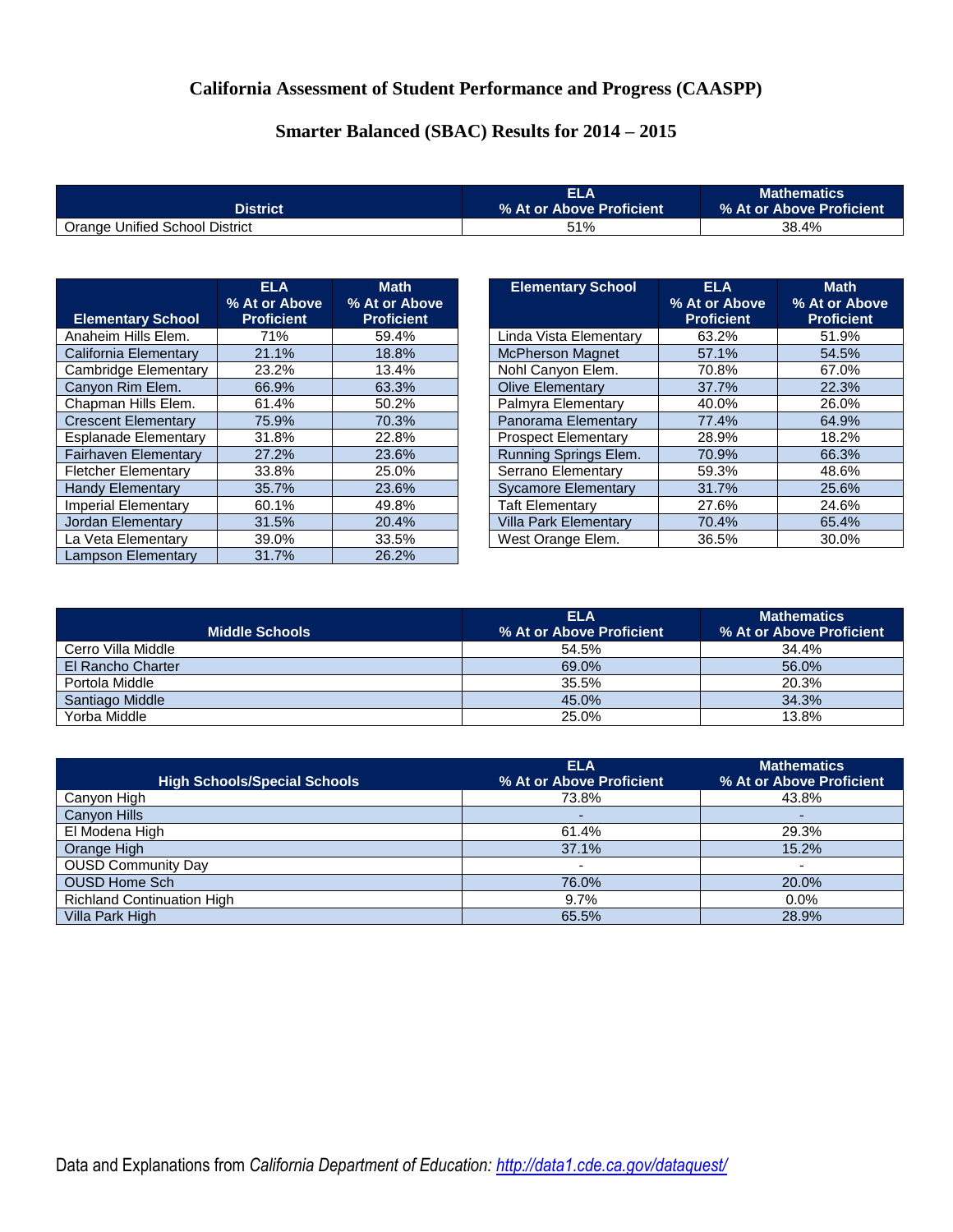#### **California Science Test – Science**



## **Other Important OUSD Data**

#### **Graduation Rate**

| <b>Groups</b>                       | 2014<br><b>Cohort</b><br><b>Graduation</b><br>Rate (class<br>of 2012-13) | 2015<br><b>Cohort</b><br><b>Graduation</b><br><b>Rate (class</b><br>of 2013-14) | 2015 Target<br><b>Graduation</b><br>Rate | 2015<br><b>Graduation</b><br>Rate<br><b>Criteria Met</b> | 2016 Target<br><b>Graduation</b><br>Rate<br><b>Class of</b><br>$2014 - 15$ | <b>Exclusion/</b><br><b>Alternative</b><br><b>Method</b> |
|-------------------------------------|--------------------------------------------------------------------------|---------------------------------------------------------------------------------|------------------------------------------|----------------------------------------------------------|----------------------------------------------------------------------------|----------------------------------------------------------|
| LEA-wide                            | 93.92                                                                    | 92.71                                                                           | 90.00                                    | Yes                                                      | 90.00                                                                      |                                                          |
| <b>Black or African American</b>    | $- -$                                                                    | --                                                                              | N/A                                      | N/A                                                      | N/A                                                                        | U50                                                      |
| American Indian or Alaska Native    | --                                                                       | --                                                                              | N/A                                      | N/A                                                      | N/A                                                                        | <u>U50</u>                                               |
| Asian                               | 96.84                                                                    | 97.54                                                                           | 90.00                                    | <b>Yes</b>                                               | 90.00                                                                      | --                                                       |
| Filipino                            | ۰.                                                                       | --                                                                              | N/A                                      | N/A                                                      | N/A                                                                        | <u>U50</u>                                               |
| Hispanic or Latino                  | 90.37                                                                    | 91.19                                                                           | 88.35                                    | <b>Yes</b>                                               | 88.76                                                                      | --                                                       |
| Native Hawaiian or Pacific Islander | --                                                                       | --                                                                              | N/A                                      | N/A                                                      | N/A                                                                        | <u>U50</u>                                               |
| White                               | 96.71                                                                    | 93.23                                                                           | 90.00                                    | <b>Yes</b>                                               | 90.00                                                                      | --                                                       |
| Two or More Races                   | --                                                                       | --                                                                              | N/A                                      | N/A                                                      | N/A                                                                        | U50                                                      |
| Socioeconomically Disadvantaged     | 89.38                                                                    | 88.86                                                                           | 88.63                                    | Yes                                                      | 88.97                                                                      | $-$                                                      |
| English Learners                    | 80.00                                                                    | 84.38                                                                           | 82.00                                    | <b>Yes</b>                                               | 85.25                                                                      | --                                                       |
| <b>Students with Disabilities</b>   | 85.14                                                                    | 76.11                                                                           | 86.11                                    | <b>Yes</b>                                               | 79.58                                                                      | 5Y                                                       |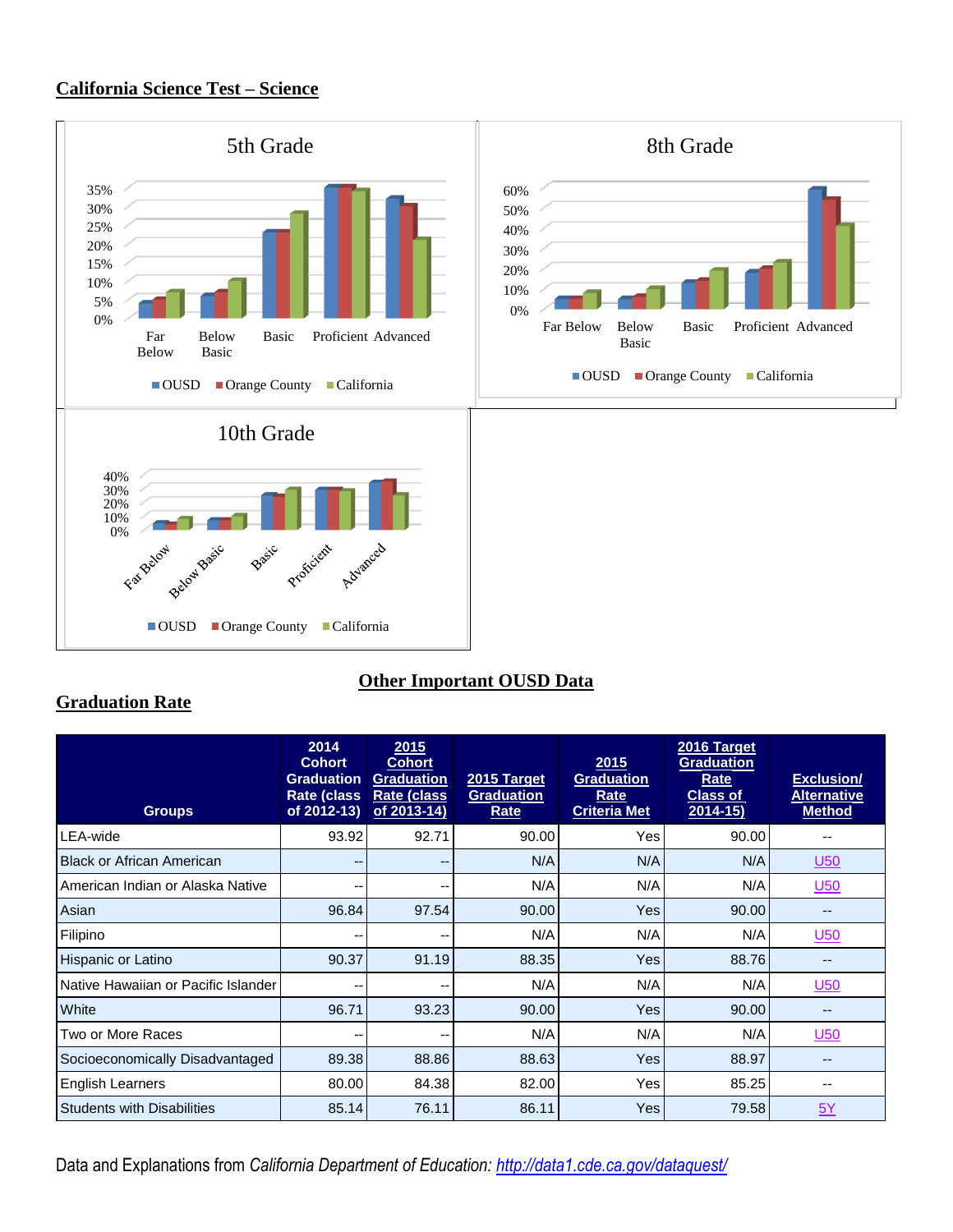# **Site Graduation Rate**

| <b>Schools</b> | <b>2014 Cohort Graduation</b><br><b>Rate (class of 2012-13)</b> | <b>2015 Cohort Graduation</b><br>Rate (class of 2013-14) | 2015 Target<br><b>Graduation Rate</b> | 2015 Schoolwide<br><b>Graduation Rate</b><br><b>Criteria Met</b> | 2016 Target<br><b>Graduation Rate</b><br><b>Class of</b><br>$2014 - 15$ |
|----------------|-----------------------------------------------------------------|----------------------------------------------------------|---------------------------------------|------------------------------------------------------------------|-------------------------------------------------------------------------|
| Canyon High    | 98.47                                                           | 97.32                                                    | 90.00                                 | Yes                                                              | 90.00                                                                   |
| El Modena High | 97.02                                                           | 94.91                                                    | 90.00                                 | Yes                                                              | 90.00                                                                   |
| Orange High    | 94.46                                                           | 92.91                                                    | 90.00                                 | Yes                                                              | 90.00                                                                   |
| Villa Park     | 97.88                                                           | 96.71                                                    | 90.00                                 | Yes                                                              | 90.00                                                                   |

## **Demographic Data**



#### **AP Pass/Participation Rate**

The AP, or Advanced Placement, Program currently offers 34 courses across multiple subject areas. Each course is developed by a committee composed of college faculty and AP teachers, and covers the breadth of information, skills, and assignments found in the corresponding college course. AP courses are taught by highly qualified high school teachers.

The AP Examinations are administered each year in May and represent the culmination of college-level work in a given discipline in a secondary school setting. Rigorously developed by committees of college and AP high school faculty, the AP Exams test students' ability to perform at a college level. Students have the choice of taking the AP Exam or opting out.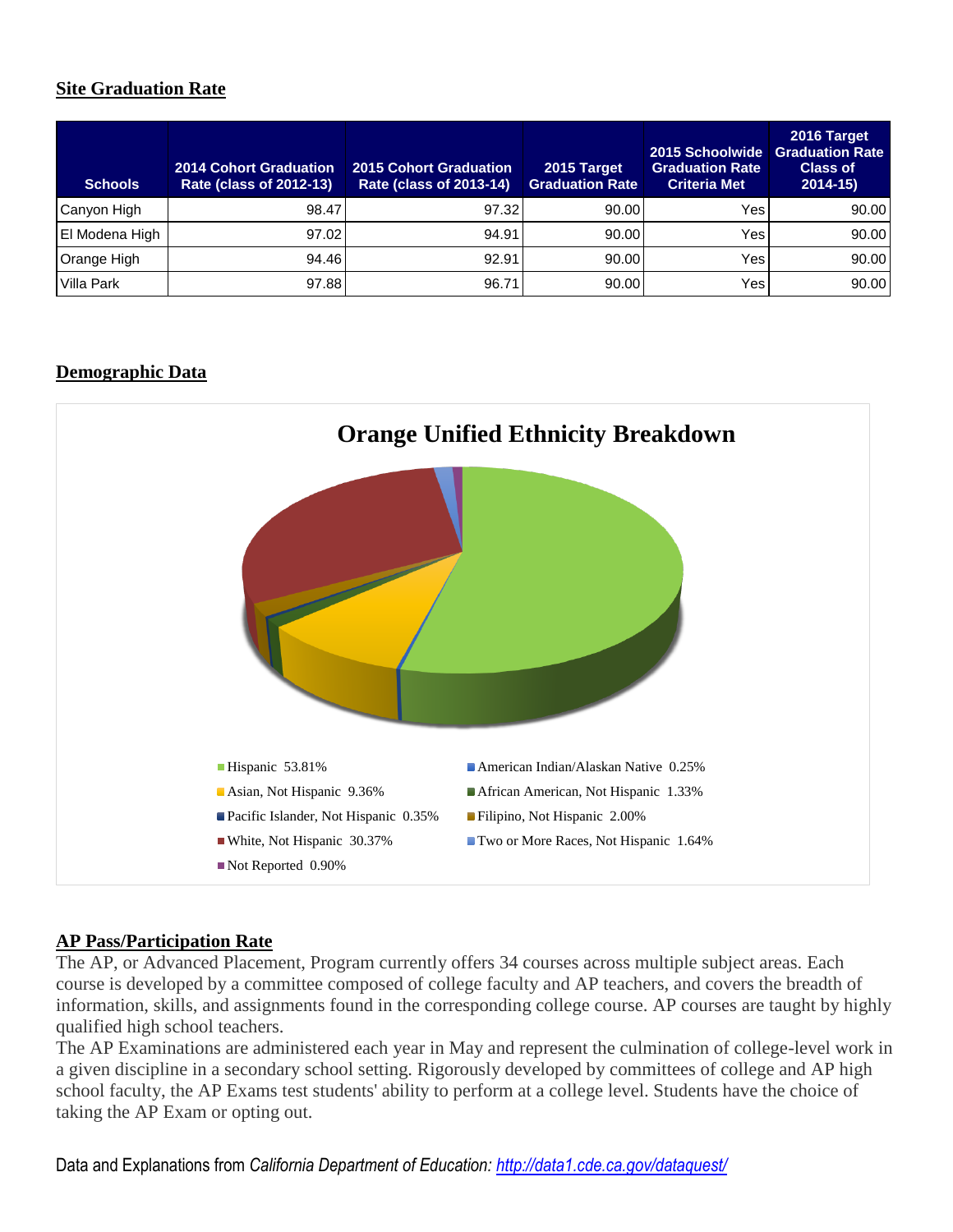Most four-year colleges in the United States and colleges in more than 60 other countries give students credit, advanced placement in college courses, or both on the basis of AP Exam scores.

The Advanced Placement test is scored on a 1-5 scale. Passing scores include a 3, 4, or 5 and many colleges will award credit for a 4 or 5 on an AP test.

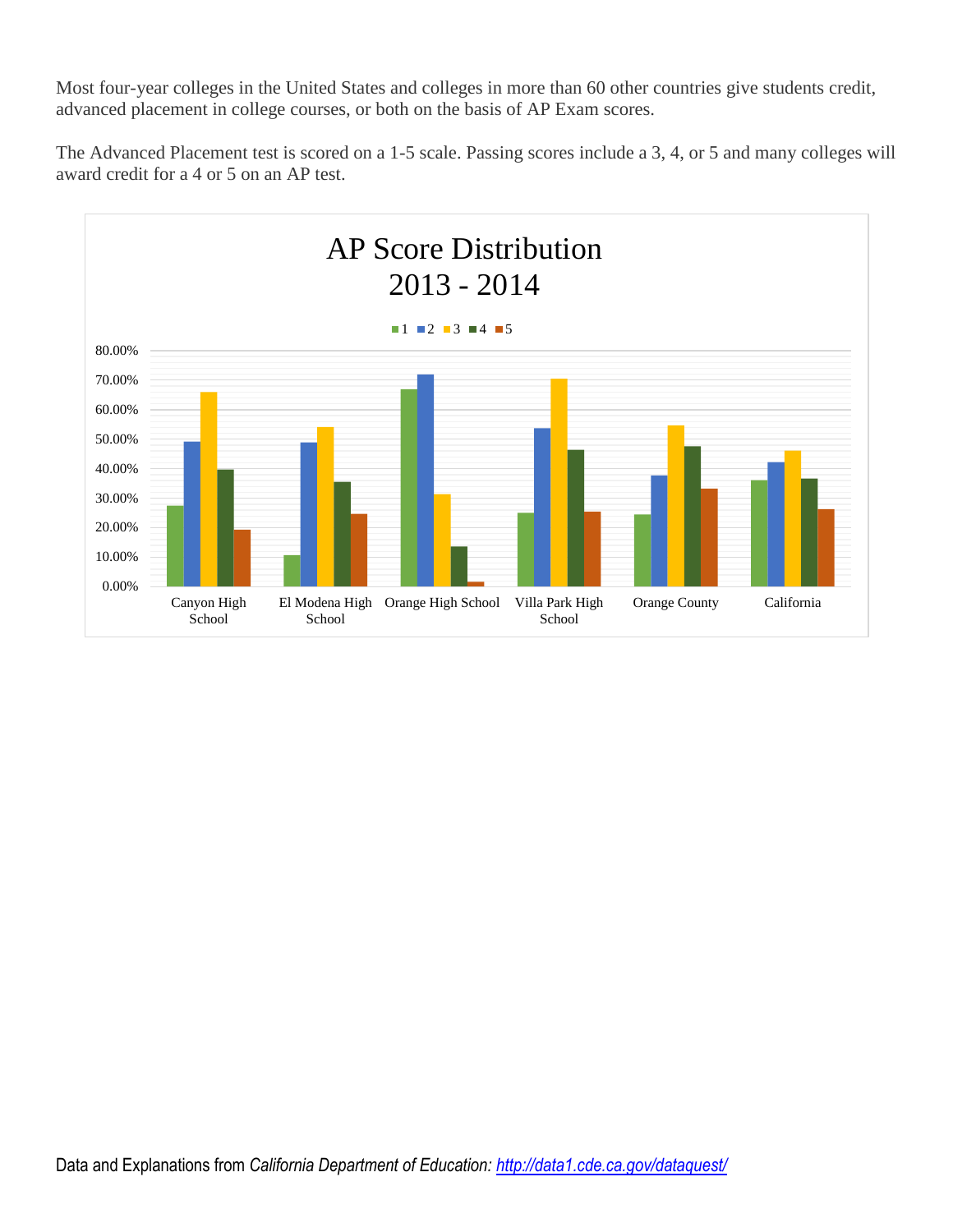### **Attendance Rates**

Daily attendance at school is mandated by California State Law until the age of eighteen. Attendance is calculated in the district by actual physical presence by the pupil. No pupil is permitted to leave school at recess or any other time before the regular hour of closing without the approval of the school principal or designee. Violations will be handled in the same manner as truancies (EC 48200). The graph below shows three years' worth of OUSD Average student attendance by grade band.



#### **Truancy Rates**

This report provides a count of students who were reported as being truant at least one time during the academic year. Per Education Code Section 48260, a truant is defined as "a pupil subject to compulsory full-time education or to compulsory continuation education who is absent from school without a valid excuse three full days in one school year or tardy or absent for more than a 30 minute period during the school day without a valid excuse on three occasions in one school year, or any combination thereof, shall be classified as a truant."

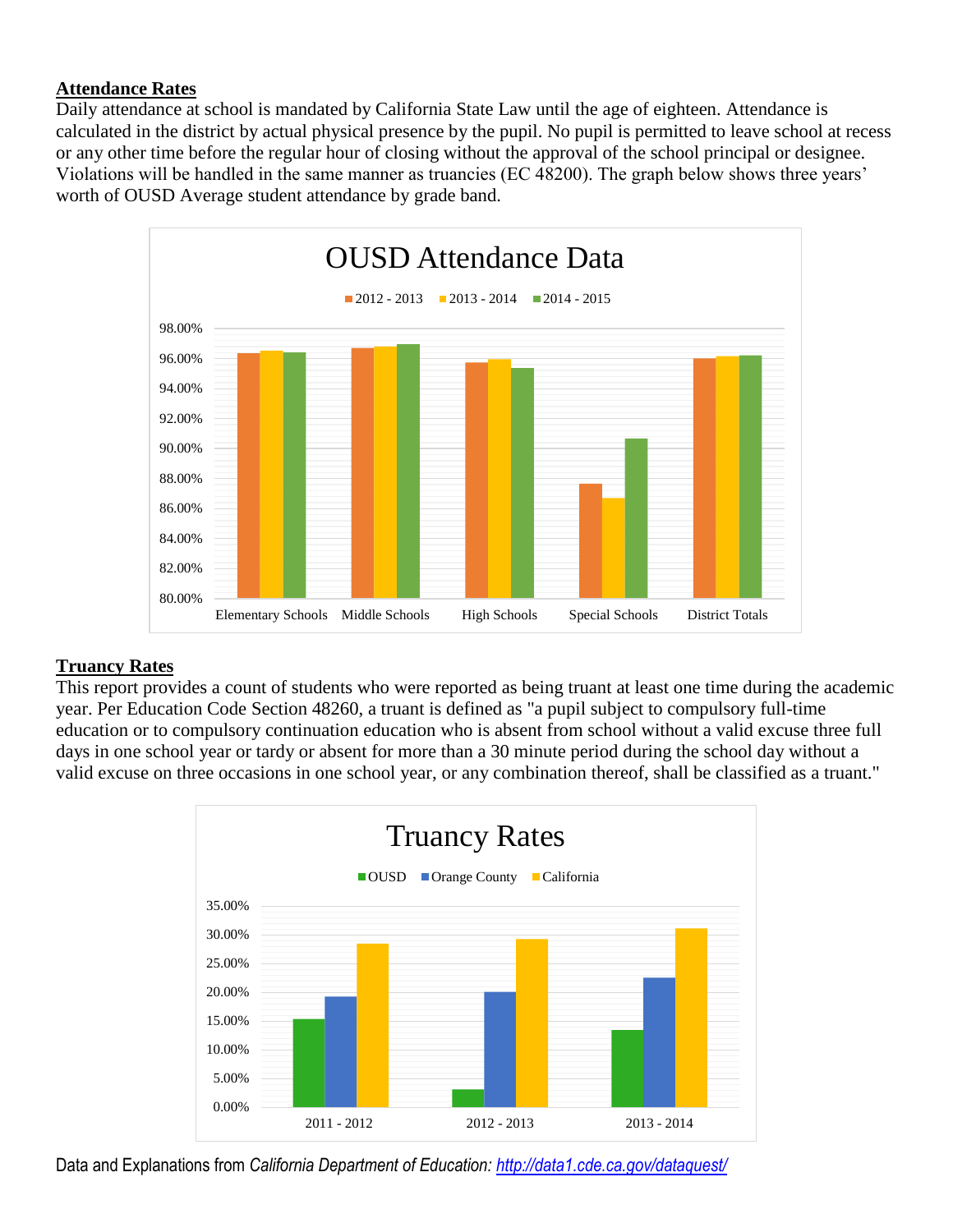#### **Suspension Rates**

This report provides an unduplicated count of students involved in one or more incidents during the academic year who were subsequently suspended.



#### **CELDT**

Students in kindergarten through grade twelve whose home language is not English are required by law to be assessed in English language proficiency (ELP). In California, the ELP assessment is the CELDT.

The CELDT allows schools to identify students who need to improve their skills in listening, speaking, reading, and writing in English. Schools also give the test each year to students who are still learning English.